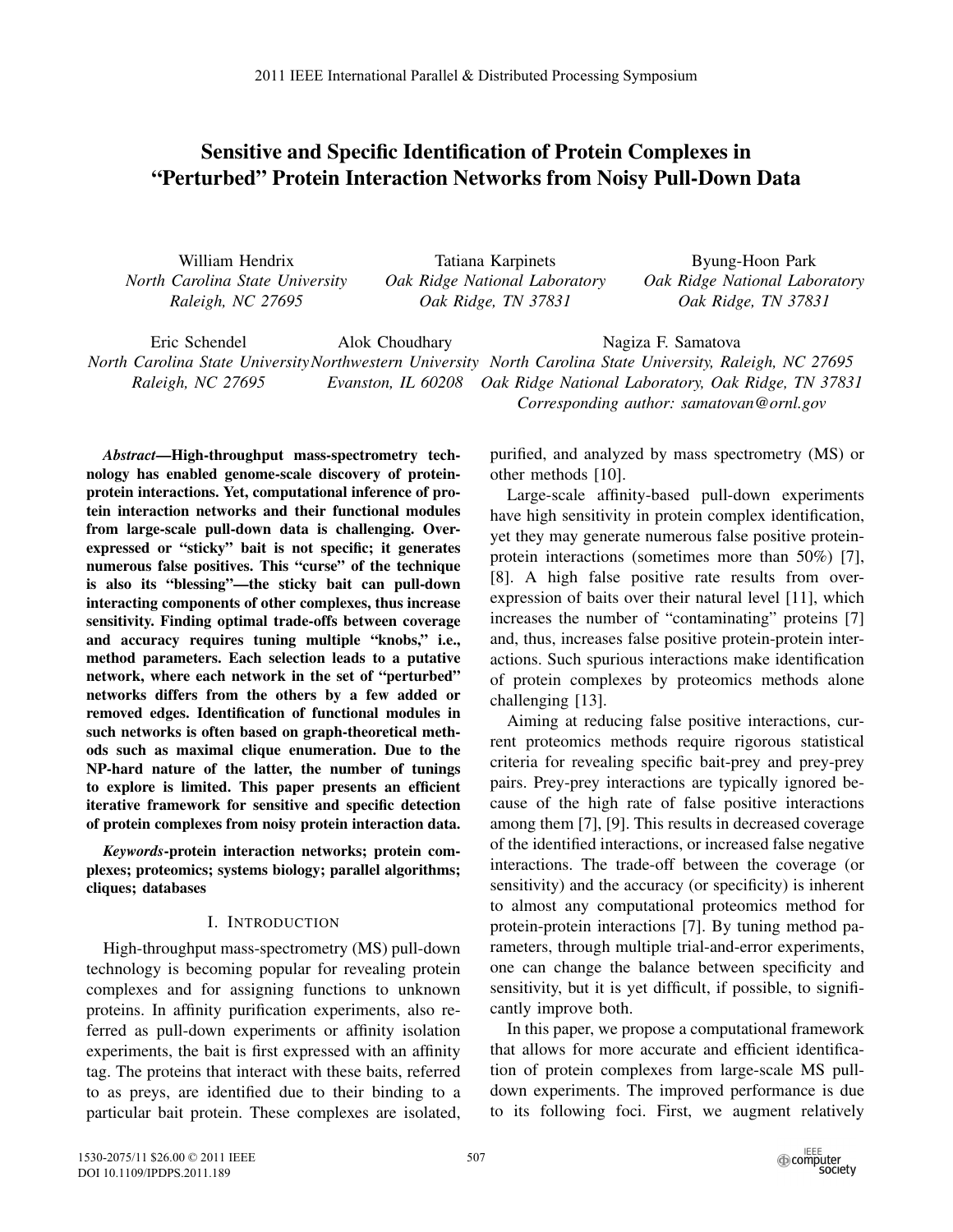noisy proteomics pull-down data with genomic-context information, such as the structure of bacterial operons and the gene fusion events in eukaryotic genomes. Observing such "events" concurrently with pull-down experiments likely signifies the confidence that the interaction is native. Specifically, it is doubtful that, by chance, the two proteins in multiple pull-down experiments will also (a) belong to the same operon or (b) be found as a single fused chain across some eukaryotic organisms.

Second, we propose a graph theory–based technique for discovery of protein complexes in a network of putative protein-protein interactions derived by both proteomics and genomics methods above. It initially enumerates maximal cliques to reveal highly close relations among three or more proteins. Since cliques impose the stringent (pairwise) interactivity constraint, some experimental noise is filtered out. Some of the native interactions can still be missed due to predefined cut-offs for method parameters and limitations of computational or experimental methods. This may result in smaller, but overlapping, cliques. To identify putative complexes, we introduce an iterative clique merging procedure based on the overlap among the cliques. Some overlap will still remain to allow for proteins to be part of more than one protein complex. While revealing biologically relevant complexes, this procedure is computationally-intensive for large networks.

Third, we further improve the efficiency of the entire end-to-end pipeline by proposing a parallel index-based algorithm for the enumeration of maximal cliques in "perturbed" networks. Our assumption is that an iterative tuning procedure generates a set of "perturbed" networks; each differs from the others by a few added or removed protein interactions. Tuning may involve assigning different cut-offs to method parameters or engaging various genomic-context. Since the "backbone" structure of the network likely remains the same across the "perturbed" networks, the question is whether the cliques discovered during the first iteration could be indexed and re-used for answering queries about the changes in the cliques structure in response to perturbations. We achieve effective parallelization by developing novel theory to decompose the problem into independent operations and dividing index access among the processors.

Finally, we apply the proposed framework to

discover genome-scale protein complexes from high-throughput affinity isolation experiments with *Rhodopseudomonas palustris* bacteria grown under photoheterotrophic conditions. Most identified complexes showed high functional homogeneity indicating their biological relevance; they represent a set of comprehensive biological processes in *R. palustris* under studied conditions and reveal novel functions of the organism.

# II. METHOD

Though we have developed a complete end-to-end pipeline for the identification of protein complexes (see details in [19]), this work primarily focuses on the computational problem of *updating* the maximal clique enumeration in response to a perturbation. We briefly describe the other steps in this pipeline below.

# *A. Iterative end-to-end pipeline for discovery of protein complexes*

The main steps of the proposed framework (Figure 1) include: (1) building protein affinity network by fusing putative specifically interacting prey-prey and bait-prey pairs from proteomics-based and genomiccontext filtering, (2) discovering protein complexes in the putative protein affinity network utilizing parallel graph-theoretical algorithms, and (3) tuning the identified protein complexes by employing parallel databaseassisted graph-theoretical algorithms.

# *B. Fusing pull-down and genomics information to build networks*

*1) Predicting bait-prey and prey-prey interactions from pull-down data:* We estimate the probability (*pscore*) of *bait-prey* binding by capturing background (non-specific) binding behaviors for the bait and the prey. For the prey background, the bait-prey spectrum counts are normalized by their average among all baits. The frequency with which the prey is found at a particular spectrum is plotted against the spectrum count. This plot represents the prey background binding behavior. A similar plot is obtained for each bait. For an observed bait-prey pair, the area under the prey background distribution curve to the right of the observed spectrum estimates the probability of observing by chance a spectrum count larger than the reported spectrum for the pair. The bait background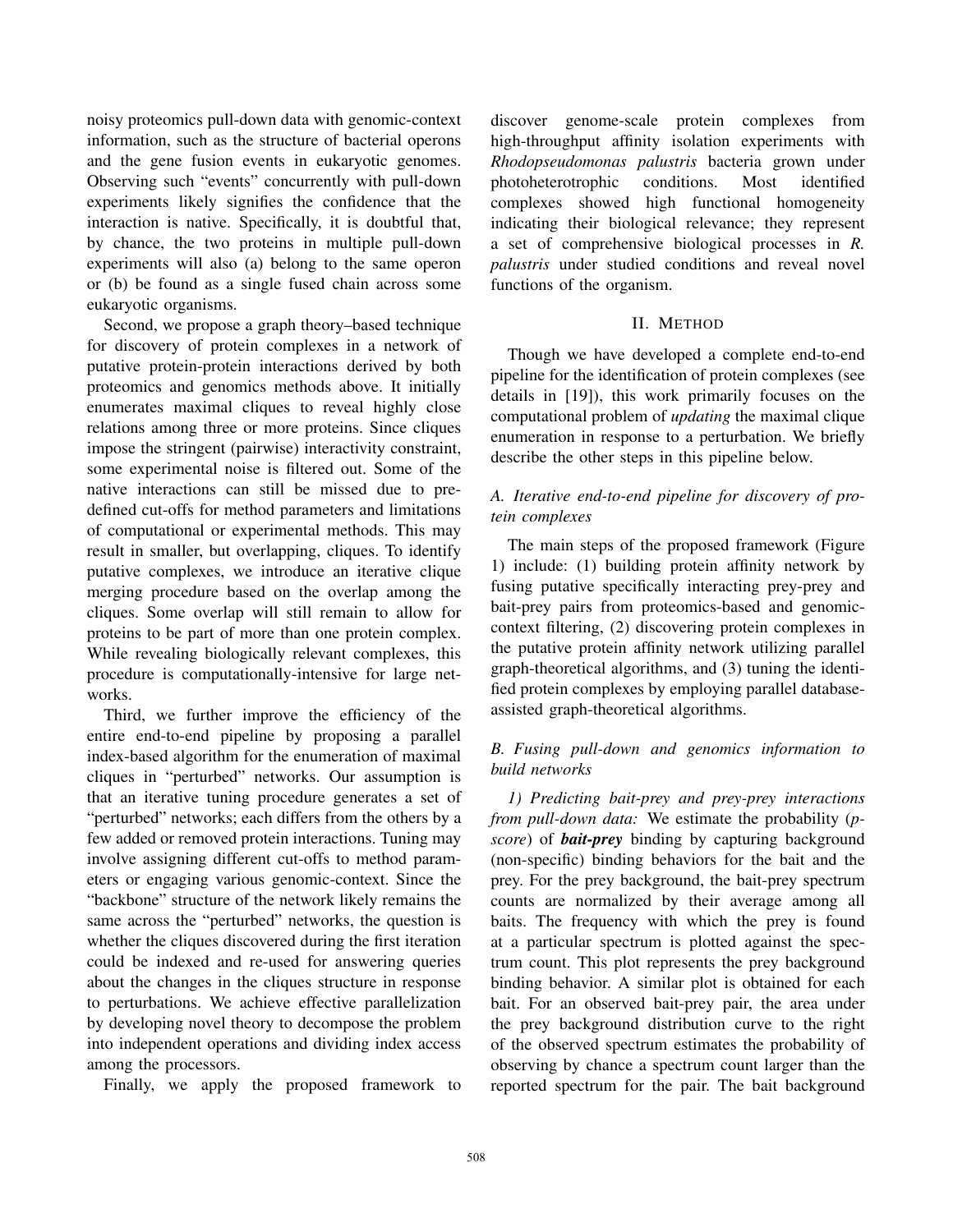

Figure 1: Iterative end-to-end framework for identification of protein complexes.

probability is similarly calculated using the bait background distribution curve. The product of the prey and bait background probabilities represents the *p-score* for a bait-prey binding event with the observed count.

For predicting a *prey-prey* interaction, we assume that two preys in the same protein complex are likely to be pulled down by baits together. Thus, we compare purification profiles of all prey pairs and select those that have high similarities in their profiles. A *purification profile* of a prey is a 0-1 vector given all baits in the experiments as its dimensions. The similarity of purification profiles of two preys is computed by correlating their vectors. The Jaccard, cosine and Dice scores are compared to quantify the prey-prey binding affinity in the experiment. Optimal thresholds for the *pscore* and *purification profile similarity score* are found by evaluating the prey-prey pairs against the Validation Table of known interactions. We eliminate pairs that do not meet the thresholds. We compute precision, recall, and F1-measure using the remaining pairs against the validation data. Evaluation iterates until optimal values are found.

*2) Predicting protein-protein interactions from genomic-context:* We consider the following genomiccontext criteria to augment the bait-prey and prey-prey interactions from pull-downs: *Bait-prey operon*, *Preyprey operon*, *Rosetta Stone*, and *Gene neighborhood*. For *Bait-prey operon*, a bait-prey pair is specifically interacting if it is transcribed from the same operon. For *Prey-prey operon*, a prey-prey pair is specifically interacting if it is transcribed from the same operon and is pulled down by the same bait. For *Gene neighborhood* and *Rosetta Stone* a bait-prey or preyprey pair is specifically interacting if the encoding genes belong to a conserved operon or fused with certain probability. The probability metrics are taken from the Prolinks database. An important criterion for the prey-prey pair was a co-purification of the preys with two or more different baits.

# *C. Discovering protein complexes in the protein affinity network*

Altogether, the protein pairs identified by pull-down and genomic-context methods represent a protein affinity network. We consider that a maximal clique in the network corresponds to a subset of interacting proteins in a complex. To reveal the structure of protein complexes, we apply our efficient parallel implementation of the maximal clique enumeration (MCE) algorithm by Bron and Kerbosch [1], presented in [15]. Many of the identified cliques overlap. To identify a set of putative complexes, we merge similar cliques based on the meet/min coefficient, defined as the ratio of the number of common proteins in both cliques to the minimum size of the two cliques. Our clique merging iterates by merging the two cliques with the highest coefficient (if the fraction of overlap is above the *merging threshold*, 0.6). We replace both cliques with the combined one. The iteration stops when no change in the clique sets between two consecutive runs is observed. The final cliques are putative protein complexes.

The main alternative for finding strongly related groups within a network are polynomial-time clustering heuristics, such as UVCLUSTER [25], Molecular Complex Detection (MCODE) [23], and Markov Clustering (MCL) [22]. However, clique-based techniques hold several advantages over such techniques. By making use of the clique enumeration of the network, nodes can be assigned to multiple, overlapping clusters. This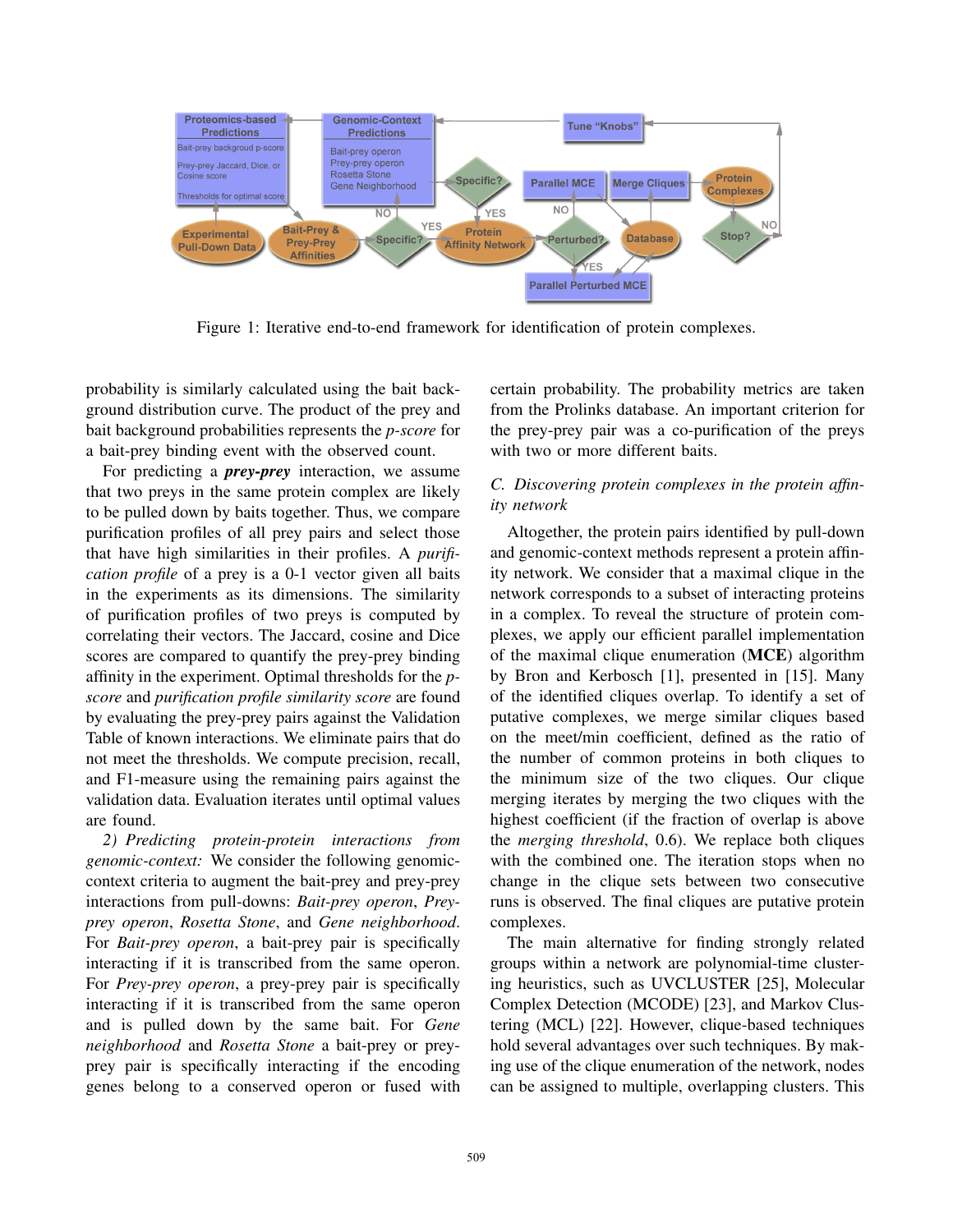property is especially desirable in the context of protein affinity networks, as a single protein may exhibit multiple functions [27], [19]. In addition, clique-based techniques are less sensitive to noise in the networks [24] and identify more biologically-relevant protein complexes (for example, cliques show more than 10% higher functional homogeneity than heuristic clusters in [19]). While the worse-case complexity for cliquebased techniques is quite high (a graph of  $n$  vertices may have up to  $3^{n/3}$  maximal cliques [26]), actual performance on biological networks is fast, due to the sparsity of connections in the networks.

### *D. Efficient parallel MCE for "perturbed" networks*

We describe a parallel algorithm for enumerating maximal cliques in perturbed graphs. A serial version of the algorithm has already been published in [16], [17], but we summarize our previous results here.

The algorithm handles two different types of perturbations, edge removal and edge addition. These perturbations correspond to raising or lowering an edgeweight threshold applied to a protein affinity network.

#### III. PARALLEL EDGE REMOVAL ALGORITHM

#### *A. Serial algorithm*

In this section, we will briefly recapitulate the relevant theoretical results from our earlier work [16], [17] for updating the set of maximal cliques of a graph when some number of edges are being removed from the graph. We refer to the graph before the perturbation as  $G$ , and we use  $G_{new}$  to denote the graph after the perturbation. Similarly, we use C and  $\mathcal{C}_{new}$  to denote the set of maximal cliques of  $G$  and  $G_{new}$ , respectively. The objective of the perturbation algorithm is to enumerate the "difference sets"  $C_+ = C_{new} \setminus C$  and  $C = C \setminus C_{new}$  so that  $C_{new}$  may be determined from  $\mathcal{C}.$ 

If no edges are being added to the graph, then any maximal clique of G that is also a clique in  $G_{new}$  must be maximal in  $G_{new}$ . From this observation, we can see that the cliques of  $C_$  will be exactly the cliques of  $G$ that do not contain an edge being removed. Conversely, the cliques of  $C_+$  will be the subgraphs of the cliques in  $C_$  that form maximal cliques in  $G_{new}$ .

*Theorem 1:* If a set of edges  $E_$  is being removed from G, then

 $C_ = \{S \in \mathcal{C} \mid S \text{ contains an edge being removed}\}\$ and

 $C_+ = \{T \mid T \text{ is a complete subgraph of some } S \in$  $C_$  that is maximal in  $G_{new}$ .

To enumerate the cliques of  $C_$ , we simply need to retrieve the set of maximal cliques of G that contain an edge being removed. In order to retrieve this set efficiently, we pre-calculate and index the cliques of  $C$ that contain each edge of  $G$ , associating each clique of  $C$  with a clique ID and associating each edge of G with the IDs of cliques that contain the edge. We retrieve the set of clique IDs associated with each edge being removed and combine these sets, eliminating the "duplicate" clique IDs that contain more than one edge being removed.

To enumerate the cliques of  $C_{+}$ , we employ a recursive procedure to divide each formerly maximal clique of  $G$ , as these subgraphs are likely to be missing relatively few edges. At each step of the procedure, we choose a single vertex,  $v$ , that is incident to at least one edge being removed and form two subgraphs that may be further divided. The first subgraph is formed by removing  $v$  from the current subgraph, and the other is formed by removing the vertices not adjacent to  $v$  in  $G_{new}$ . Effectively, these two subgraphs serve to eliminate all of the "non-edges" that are incident on v at each iteration, eventually resulting in fully connected subgraphs.

To ensure that the subgraphs we generate for  $C_+$  are maximal, we maintain arrays containing the vertices outside of the current subgraph adjacent to some vertex of the subgraph, as well as the number of subgraph vertices to which each of these *counter* vertices are not adjacent in  $G_{new}$ . As vertices are removed from the clique, the connectivity of the *counter* vertices is updated, and the algorithm backtracks if the nonadjacency value for a *counter* vertex becomes zero. A clique is maximal if and only if there is no vertex of the graph adjacent to every vertex of the clique—if a *counter* vertex becomes adjacent to all of the vertices of our subgraph, we may stop the recursive division, as no further subgraph will be a maximal clique. We continue the division procedure until we have found all complete subgraphs of cliques in  $\mathcal{C}_-$  that are maximal in  $G_{new}$ .

#### *B. Parallel work division*

We parallelize execution along the retrieval and processing of the cliques of C−, using clique IDs as the units of work. The main advantage of using clique IDs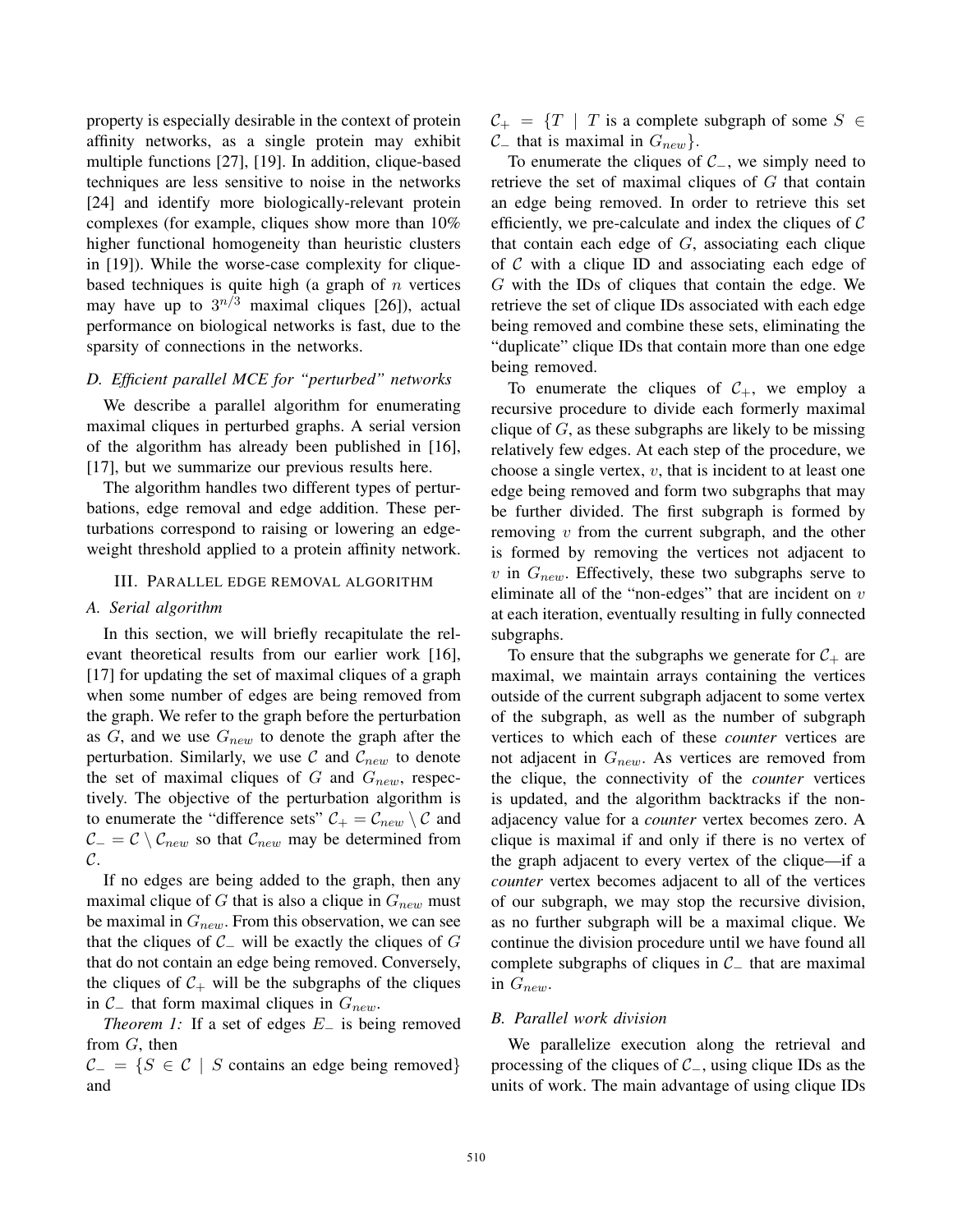is that, clique IDs are lightweight and easily passed between processors. This level of parallelism is somewhat coarse, though. While clique IDs likely correspond to relatively small workloads, a single clique ID could potentially generate a huge search space, resulting in a large chunk of work that could not be split across processors.

For our implementation, we chose to use a producerconsumer model to distribute the work among the processors. In the producer-consumer model, a single processor is responsible for accessing the edge index to retrieve the set of clique IDs for cliques that contain an edge being removed from the graph. After the producer has retrieved these clique IDs and placed them on a queue, it begins distributing these clique IDs to the consumers, or processing clique IDs if all of the consumers already have work.

All processors other than the producer are referred to as consumers. Each consumer iteratively requests a block of work from the producer and then processed the clique IDs it receives. For our implementation, we chose to distribute work in blocks of 32 clique IDs. A consumer continues to request work until the producer responds that it has no work left, at which point the consumer stops.

The primary advantage of the producer-consumer model is its simplicity and similarity to the serial code. Additionally, it requires no explicit load balancing, as the consumers simply request work from the producer until all of the work has been completed. One disadvantage of this approach is that the producer is the only processor that looks up the set of clique IDs containing an edge being removed, serializing this phase of the algorithm. However, in our experiments, the time spent in this phase was quite low (less than 0.01 seconds), so this strategy was quite effective.

### *C. Pruning duplicate subgraphs*

After retrieving the set of cliques containing an edge being removed, the edge removal algorithm recursively subdivides the retrieved cliques in order to find the novel maximal cliques introduced by the edge removal. To improve the efficiency of this division procedure, we wish to avoid applying the recursive procedure multiple times to subgraphs that are contained in more than one clique of  $C$ . In order to eliminate these duplicate subgraphs without requiring any communication between processors, we introduce novel theory based on lexicographic ordering. Essentially, we allow a subgraph to be produced only by the clique of C<sup>−</sup> that is lexicographically first among those cliques of  $C_$  that are supergraphs.

*Definition 1:* We define some lexicographic ordering among the vertices, i.e.,  $V(G) = \{v_1, v_2, \ldots, v_n\}$ . A subgraph S *lexicographically precedes* subgraph T iff there exists some  $v_i \in S \setminus T$  such that  $i < j$  for all  $v_j \in T \setminus S$ . We denote this relationship as  $S \stackrel{\mathcal{L}}{<} T$ .

Note that this definition differs from the usual lexicographic ordering in that a supergraph of a graph would precede the graph it contains; however, as the perturbation algorithm does not compare subgraphs that contain one another, this definition is sufficient for our purposes. We now present a technical result that will allow us to recognize whether a subgraph is being produced from its lexicographically first supergraph in  $\mathcal{C}_-$ .

*Theorem 2:* Let C be a clique of  $C_$ , and let  $S \subset C$  be a maximal subgraph of C produced by the recursive procedure. Let  $R = C \setminus S$ , and let  $v_i$  be the lexicographically first *counter* vertex that is adjacent to every vertex of  $C$  in  $G$  (but not in  $G_{new}$ ). C is the lexicographically first clique of  $\mathcal{C}_$ that contains subgraph  $S$  if and only if some vertex of  $R_i = \{v_k \in R \mid k < v_i\}$  is nonadjacent to  $v_i$  in  $G$ .

*Proof:* We first prove the negation of the claim. Suppose that every vertex of  $R_i$  is adjacent to  $v_i$ . Consider the subgraph  $X = S \cup R_i \cup \{v_i\}$ .  $S \cup R_i$ is a subset of  $C$ , so all vertices in  $R_i$  and S must be adjacent in  $G$ , and  $v_i$  is adjacent to all of S and  $R_i$ in  $G$  by supposition. Thus,  $X$  must form a clique in  $G$ . Further,  $X$  precedes  $C$  lexicographically, as every vertex of  $C \setminus X$  is lexicographically after  $v_i$  by the construction of  $R_i$ . Thus, some supergraph of X forms a maximal clique in C<sup>−</sup> that lexicographically precedes C.

Suppose that there is some clique  $C' \in \mathcal{C}_-$  such that  $C' \supset S$  and  $C' \stackrel{\mathcal{L}}{<} C$ . Let  $C'$  be the lexicographically first such clique. By Definition 1, this means that there is some  $v_k \in C' \backslash C$  such that  $k < j$  for all  $v_j \in C \backslash C'$ . Note that, as  $C'$  is a clique in  $G$ ,  $v_k$  is adjacent to every vertex of  $S$  in  $G$ . Also,  $k$  must be the lexicographically first such vertex—if there were some  $v_i$  adjacent to all of S in G such that  $j < k$ ,  $S \cup \{v_j\}$  would be a clique of  $G$  that contains  $S$  and lexicographically precedes C' (as would the clique of  $\mathcal{C}_-$  that contains  $S \cup \{v_j\}$ ).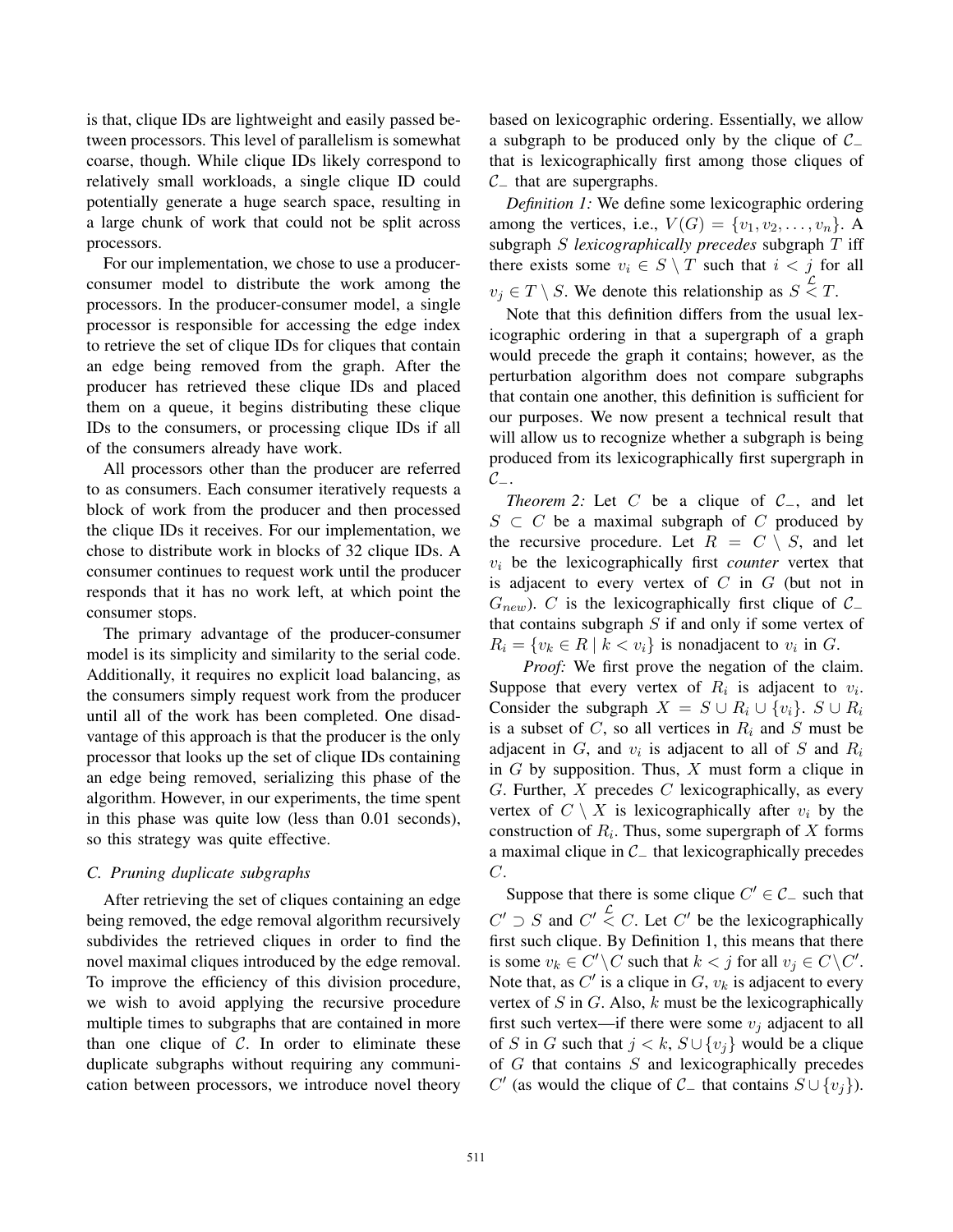Since  $C' \nleq C$ , no vertex of  $C \setminus C'$  may precede  $v_k$ . As such, every vertex of  $R_i$  must be contained in  $C'$ and thus be adjacent to  $v_i$  in  $G$ .

To make use of this result in the algorithm, we maintain R, the set of vertices removed from the original clique of C−, in a lexicographically sorted array. In addition, for each *counter* vertex, we maintain arrays not only for the number of subgraph vertices that are nonadjacent in  $G_{new}$  (as in the serial algorithm), but also for the number of vertices nonadjacent in G. When a *counter* vertex  $v_i$  becomes adjacent to all vertices of the subgraph in  $G$ , we check whether  $v_i$ lexicographically precedes the lexicographically first vertex of  $R$ . If so, we iterate through  $R$  until we find a vertex lexicographically later than  $v_i$  (indicating that the original clique is the lexicographically first) or a vertex nonadjacent to  $v_i$ , at which point we would backtrack.

#### *D. Parallelizing index accesses*

One of the key ways in which we achieve efficient calculation of the cliques in the perturbed graphs is by using various indices to speed up retrieving the cliques of the original (unperturbed) graph. However, in a typical large-scale parallel system, disk accesses are relatively expensive and unlikely to scale, as all of the users on the system may share a single distributed file system. As such, disk accesses need to be minimized and replaced with memory accesses where possible, since memory is local to each processor and is able to scale. Thus, we adopt a strategy of reading in the entire index when possible, or a large segment of the index when the index is too large to fit into memory.

#### IV. PARALLEL EDGE ADDITION ALGORITHM

#### *A. Serial algorithm*

We approach the problem of adding edges to a graph as the inverse of the edge removal problem. Specifically, if edges are being added to  $G$  to form  $G_{new}$ , we consider the perturbation caused by removing those same edges from  $G_{new}$  to form  $G$ . From Section III-A, the set of maximal cliques being removed from  $G_{new}$ by the reverse perturbation (which is exactly  $C_+$ , the set of cliques being added to  $G$  by the original perturbation) will be the cliques of  $\mathcal{C}_{new}$  that contain an edge being "removed from  $G_{new}$ ." Further, the set of maximal cliques being added to  $G_{new}$  by the reverse perturbation (which is exactly  $C_$ ) will be the complete subgraphs of the cliques in the previous set that form maximal cliques in G.

Unlike the removal case, though, we have not indexed the cliques of  $G_{new}$  by the edges they contain (as we are trying to *calculate* the cliques of G−). Thus, to calculate the set of cliques in  $G_{new}$  that contain one of the added edges, we employ a variation of the Bron-Kerbosch (BK) clique enumeration [1]. To calculate the cliques containing edge  $(u, v)$ , we initialize the compsub array used by BK to contain  $u$  and  $v$  as the clique set, the common neighbors of  $u$  and  $v$  that succeed u and v lexicographically as the *candidate* set, and the common neighbors of  $u$  and  $v$  that precede  $u$ and v lexicographically as the *not* set.

Once we have calculated the set  $C_+$ , we apply the recursive removal procedure described earlier to the cliques of  $C_+$  to calculate  $C_-.$  However, unlike the edge removal case, we can check the maximality of the resulting subgraphs by looking up the cliques in an index that maps clique hash values to the IDs of maximal cliques of G that correspond to those hash values. As such, we only need to keep track of *counter* vertices adjacent to the clique in  $G_{new}$  but not in  $G$ , so that we can still eliminate duplicate subgraphs as described in Section III-C.

#### *B. Parallel edge addition algorithm*

In order to parallelize the edge addition algorithm, we adapt the parallel BK implementation described in [15] to the problem of finding cliques in  $G_{new}$  that contain an edge being added. As before, we can modify the initial workload of the BK algorithm in order to enumerate only those maximal cliques containing the added edges. We distribute the set of added edges (and thus the corresponding initial *candidate list* structures) among the processors in a Round-Robin fashion. The load balancing strategy is performed on two levels local and remote work sharing. Local work sharing occurs when one thread on a processor runs out of work, at which time it checks the other threads' work stacks (in some randomized order) to see if another thread on the same processor has additional work. Remote work sharing is handled similarly, in that when all threads on a shared-memory processor have exhausted their work stacks, that processor polls the other processors to see if another processor still has work in its work stack. Again, polling is performed in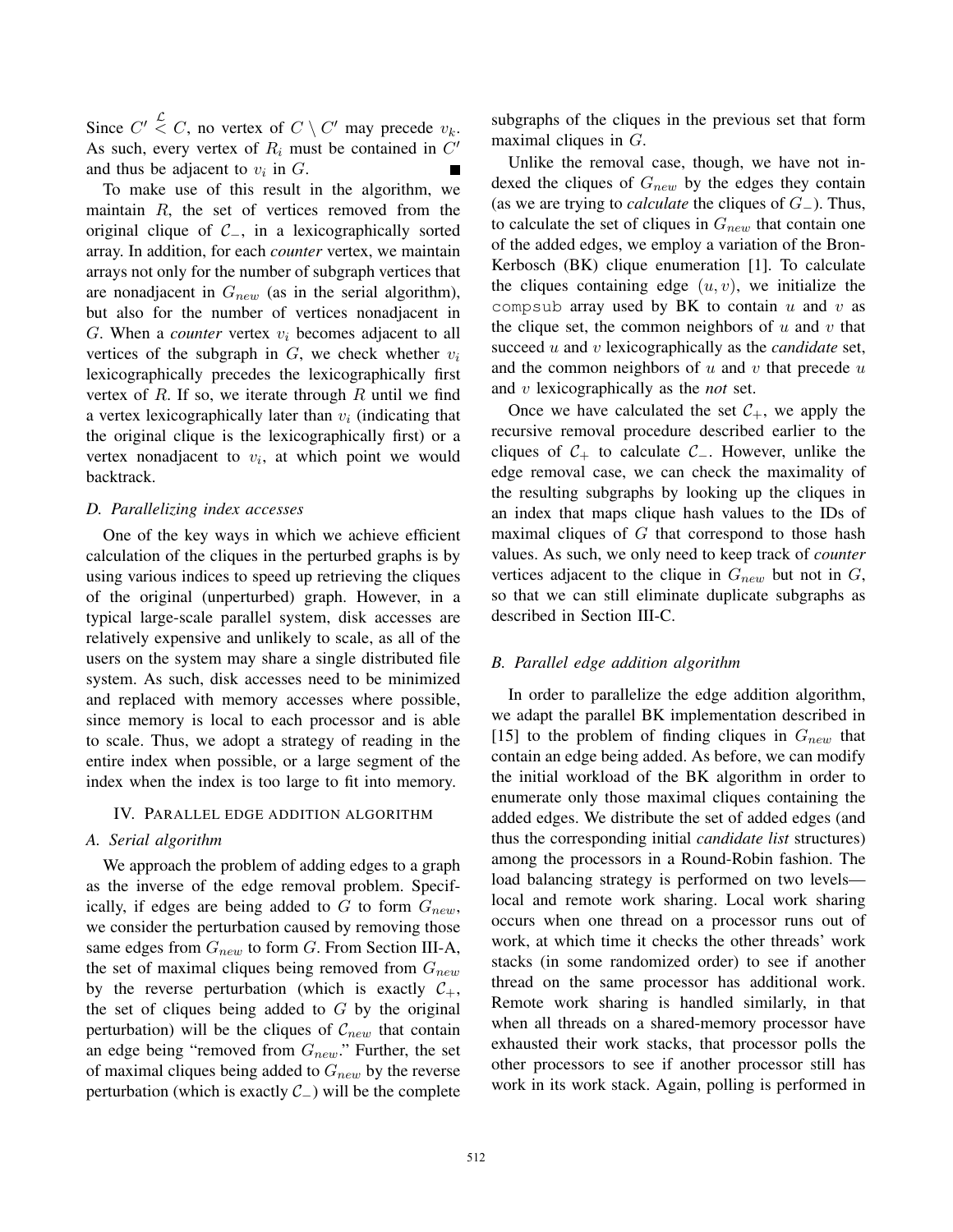a random order so as to avoid having a single processor inundated with work requests.

Once a processor or thread has located some work that it can steal, the target thread or process transfers a single *candidate list* structure from the bottom of its work stack to each thread requesting work. The rationale behind this load balancing strategy is that a single *candidate list* structure may represent a wildly variable amount of work, and those *candidate list* structures that were generated earliest (and therefore reside on the bottom of the work stack) are the most likely to represent a large amount of work.

As with the edge removal case, we treat the recursive removal operation on the resulting cliques of  $C_+$  as an indivisible unit of work, as the perturbation being applied to the graph—and hence the typical individual subgraph division operation—is assumed to be small. Duplicate subgraph pruning is performed as described in Section IV-A, and the hash value index is read into memory. For all of the graphs that we tested, this index was able to be read into memory in its entirety; however, for larger graphs, it may be necessary to split the index and read in only a section of the index at a time into memory. In this event, it may be more effective to distribute the index among the processors and pass the potential cliques of  $C_$  to the processor that possesses the appropriate section of the hash value index.

#### V. RESULTS

#### *A. Scalability of parallel perturbed MCE*

To test the scalability of the edge removal algorithm, we first use a protein-protein interaction network derived by Zhang *et al.* [19]. This network was constructed by applying a threshold of 1.5 to the Purification Enrichment scores [21] calculated using experimental data published by Gavin *et al.* [2]. The network contains 2,436 vertices, which represent various proteins in the yeast *Saccharomyces cerevisiae*, and 15,795 edges, which represent likely interactions between the proteins. The graph contains 19,243 maximal cliques of size three or larger, which represent potential protein complexes. For this experiment, we generated a 20% removal perturbation in which 3,159 edges of the graph were randomly selected to be removed, with an equal probability for each edge to be selected.

Our experiments were performed on the Jaguar system at ORNL; the results appear in Figure 2. Speedup



Figure 2: Enumeration time speedup for parallel edge addition.

was calculated for the time spent in the main work phase of the algorithm, in which the algorithm retrieves the vertices of a given clique, performs the recursive removal procedure, and balances the processor workloads, and this speedup is plotted against ideal (linear) speedup. As you can see in the figure, scaling for the edge removal algorithm was quite good, with a speedup of 13.2 at 16 processors.

Using the index access and load balancing strategies outlined in Sections III-D and IV-B, we performed several experiments to test the scalability of the edge addition algorithm. For this experiment, we use a much larger graph derived from the Medline database [20] described in [18]. We chose to use this dataset because of its large size (2.6 million vertices), sparsity (1.9 million total edges), and weighted nature. By applying edge weight thresholds of 0.85 and 0.80 to the Medline data, we are able to generate graphs of 713,000 and 987,000 edges, respectively, resulting in an edge addition perturbation of about 38.5% on the smaller graph. This perturbation adds 73,623 maximal cliques to the 70,926 cliques of 0.85-weight graph and removes 34,745, for a total of 109,804 maximal cliques in the 0.80-weight graph.

The timing results for this perturbation appear in Table I. All times are given in seconds and represent the longest duration that a single processor spent on the given task. The timing results are broken down as follows. *Init* time represents the amount of time taken by the algorithm in allocating memory for the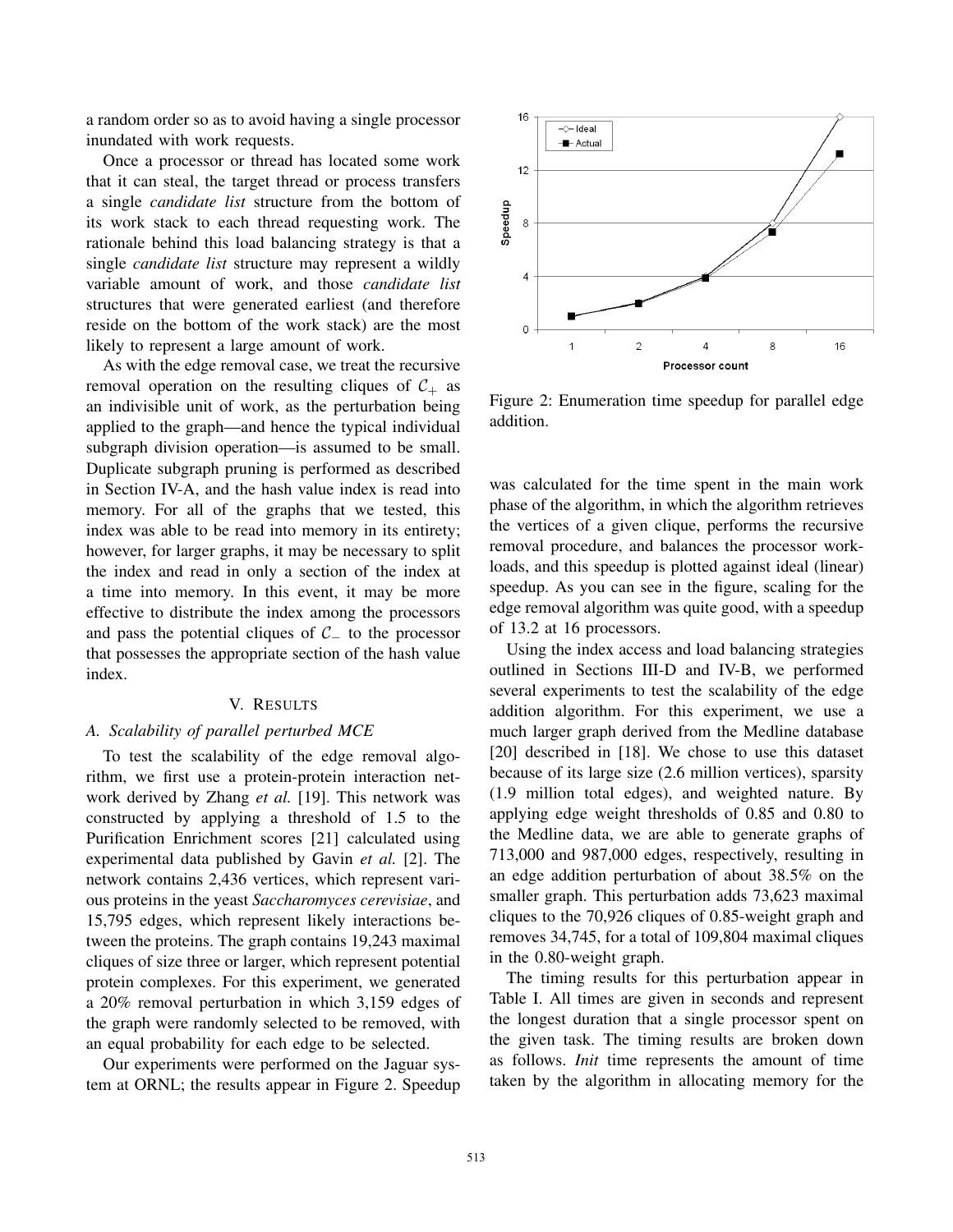algorithm data structures and reading the graph and indices into memory. *Root* time represents the amount of time taken by the algorithm in generating the initial set of *candidate list* structures for the modified BK algorithm. *Main* time represents the combined amount of time required to run the BK algorithm to detect the set of cliques in  $C_+$  as well as performing the recursive removal procedure, index lookups required to calculate C−, and load balancing. *Idle* time represents the time spent by a processor that has finished its workload and has no other work to steal.

Table I: Scalability for edge weight–induced perturbation on the Medline graph.

| Procs $\vert$  |             | Init Root Main |                     | Idle  |
|----------------|-------------|----------------|---------------------|-------|
|                | 0.876 0.000 |                | 1.459               | 0.000 |
| $\overline{2}$ | 0.951       | 0.000          | 0.773 0.005         |       |
| $\overline{4}$ | 1.197       | 0.000          | 0.489               | 0.002 |
| 8              | 1.381       |                | $0.000 \quad 0.249$ | 0.007 |

In Table I, the *Init* phase plays a significant role in the overall runtime of the algorithm and does not scale with the addition of more processors. However, the *Main* phase of the algorithm scales reasonably well, for a speedup of 5.86 at 8 processors, and the time spent by idling processors is minimal. Also, it is clear that the time spent in the *Main* phase of the algorithm is too short to permit a full scalability study. As such, we evaluate the scalability of the edge addition algorithm to larger processor counts by using the Medline data to generate larger workloads. In order to increase the problem size evenly, we formed successively larger graphs made up of independent components identical to original graph, linearly increasing the number of vertices, edges, perturbation size, maximal cliques, and resultant index data. We term these independent components "copies," and we increased the number of copies in our graph from 1 to 6 as we increased the number of processors from 1 to 64. We only present results as to the scalability of the *Main* time—the *Root* and *Idle* phases last less than 0.07 seconds in all cases, and the *Init* time, which consists of reading in the graph and index data from the disk, does not scale and eventually dominates the algorithm runtime. The results for our experiments appear in Figure 3.

Interestingly, despite the relatively large perturbation size, the edge addition algorithm is far faster than enumerating the maximal cliques of the perturbed graph using BK, particularly, as the size of the graph



Figure 3: Normalized speedup versus number of processors.

(number of copies) is increased. We do not present full results here, but as a point of reference, enumerating the maximal cliques of the four-copy Medline graph took over 20 minutes using 128 processors on Jaguar, with more than 99% of that time being spent in the initial workload generation (*Root*) phase (compared to around 8 seconds on 4 processors for the edge addition algorithm).

From Figure 3, we see that the *Main* time for the perturbed edge algorithm scaled almost perfectly as the size of the graph (number of copies) increased. Speedups were calculated as  $(t_1 * n_c)/t_{c,p}$ , where  $t_1$ is the *Main* time for calculating the perturbation on one copy of the graph using a single processor,  $n_c$ is the number of copies of the graph, and  $t_{c,p}$  is the *Main* time for calculating the perturbation on c copies using p processors. *Main* time represents the combined amount of time required to run the BK algorithm to detect the set of cliques in  $C_+$  as well as performing the recursive removal procedure, index lookups required to calculate C−, and load balancing. The scalability of the *Main* time is within two-thirds of ideal, though this may be due to the short times involved—the *Main* time for 6 copies of the graph was only 0.216 seconds. As the memory requirements for the algorithm increase with the number of copies, we were unable to test our algorithm for graphs larger than 6 copies, or 15.6 million vertices and 11.4 million edges.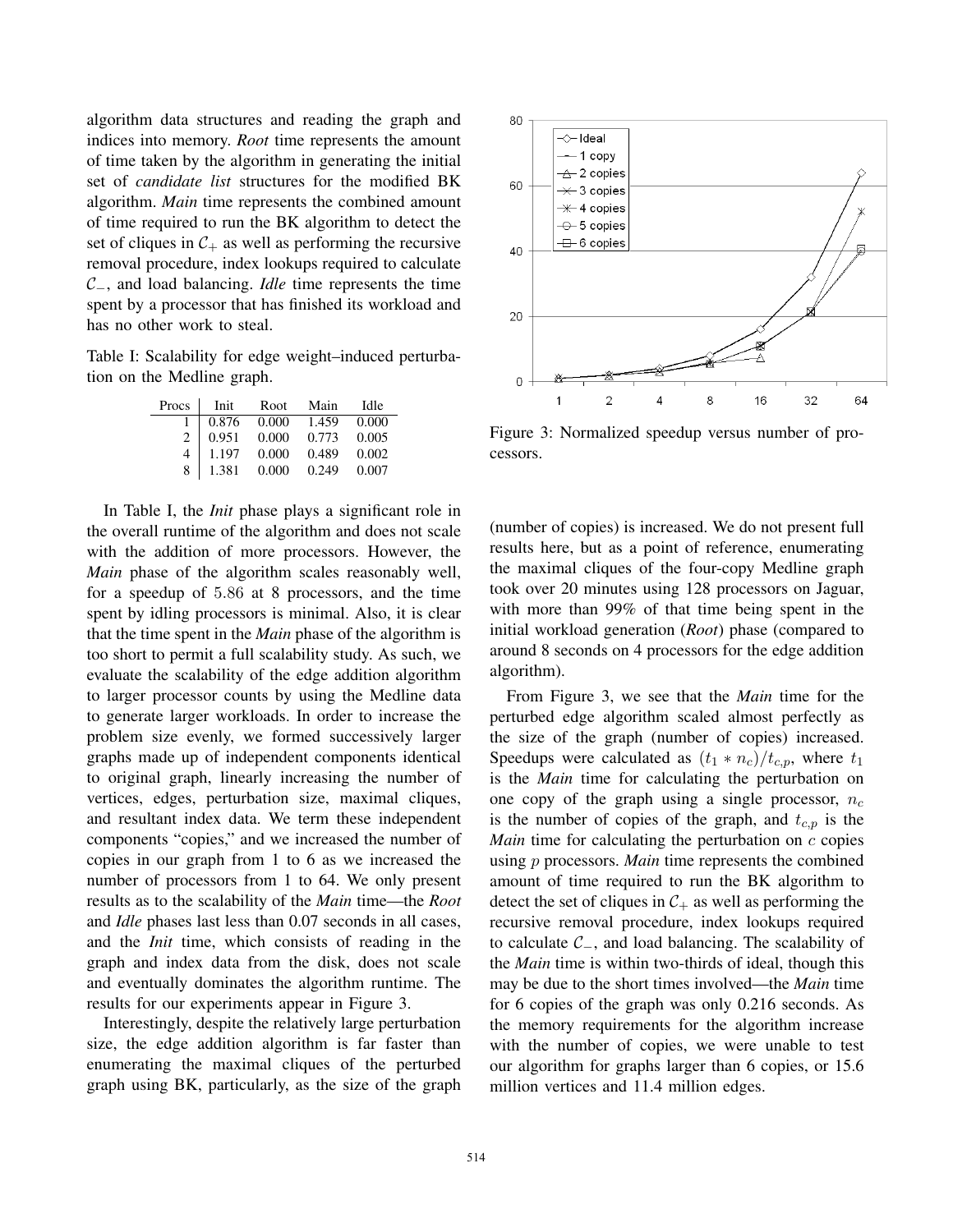## *B. Effects of duplicate subgraph pruning*

To illustrate the effectiveness of our theoretical results on duplicate subgraph pruning described in Section III-C, we evaluate the edge removal code with and without the code that detects duplicate subgraphs enabled. This experiment is performed on the same 20% perturbation of the Gavin *et al.* protein-protein interaction data [2] and is performed on the ORNL Jaguar system. For this experiment, we used a single processor, as well as in-memory index accessing strategy. The results of this experiment, in Table II, show that duplicate cliques can potentially represent a majority of the algorithm output if not properly pruned. Here, we report the number of (potentially duplicate) cliques of  $C_+$  identified by the algorithm as well as timing results using the in-memory index access and producer-consumer strategies on a single processor. As the duplicate pruning results are only relevant during the recursive removal phase of the algorithm, we include here only the time spent in the *Main* phase of the algorithm, which encompasses clique retrieval, recursive removal, and load balancing. The amount of time spent during the other phases of the algorithm was consistent between the two runs. Unsurprisingly, algorithm runtime was improved dramatically by the application of this theory. Moreover, the algorithm results without duplicate pruning would require further processing to produce an enumeration of maximal cliques without duplicates.

Table II: Effects of duplicate pruning on algorithm performance.

| Duplicate pruning? |        | Main enumeration time |
|--------------------|--------|-----------------------|
| Without            | 228373 | 25.681                |
| With               | 33941  | 6.830                 |

# *C. Genome-scale reconstruction of* R. palustris *protein complexes*

We applied our framework to identify protein complexes from pull-down experiments with 186 unique proteins as baits and 1,184 unique proteins as preys in *Rhodopseudomonas palustris* bacterium. The Validation Table, including 205 genes clustered into 64 known complexes, was manually created based on the annotation of genes in the *R. palustris* genome from GenBank (2006). After tuning multiple "knobs," for the pull-down step, we ended up using the *p-score* and Jaccard's score with the threshold of 0.3 and 0.67, respectively. For the genomic-context step, we used the predicted transcription units from BioCyc, the predicted gene fusion events and conserved operons from Prolinks. The thresholds for probability were 3.5E-14 and 0.2 for *Gene neighborhood* and *Rosetta Stone*, respectively. Both steps identified 1020 specific protein-protein interactions, with only 6% from the pull-down step. This set produced 59 isolated modules, 33 complexes, and 3 networks. A module is defined as an isolated set of interacting proteins. A complex is a subset of at least three interacting proteins in the module; all proteins in the subset are supposed to physically interact with each other. A module is a network if it includes more than one complex.

Many identified complexes represent important cellular functions and provide insight into new metabolic capabilities of this versatile bacterium. Most complexes belong to the three large protein networks. The first network is comprised of one large complex of interacting subunits of ABC transporters and 5 smaller complexes including multi-subunit enzymes tryptophan synthase and acyl-CoA dehydrogenase. Acyl-CoA dehydrogenase complex in the network is represented by an electron transfer flavoprotein alpha-subunit (etfA) and by two proteins (RPA1612, RPA4798) annotated as putative acyl-CoA dehydrogenase. Acyl-CoA dehydrogenase in *R. palustris* has been shown to be transcribed from a gene in the *pimFABCDE* operon, along with other enzymes involved in the beta-oxidation of dicarboxylic acids [3]. An interesting observation can be made about the interaction of the acyl-CoA dehydrogenase complex with the complex that we annotated as representing the electron transport to nitrogenase. The latter is comprised of an electron transfer flavoprotein etfA, 3 electron transfer flavoprotein *fixA*, *fixB*, *fixC*, and possible electron transfer flavoprotein dehydrogenases transcribed from RPA1037. In some diazotrophic bacteria a set of proteins transcribed form the *fixABCX* operon forms a membrane protein complex that plays a central role in electron transfer to nitrogenase [4]. The identified complex provides a similar metabolic route to reduction of nitrogenase in *R. palustris*. Thus, acyl-CoA dehydrogenase complex and the complex of electron transfer to nitrogenase may link beta oxidation of dicarboxylic acids to nitrogenase activity in *R. palustris* metabolism.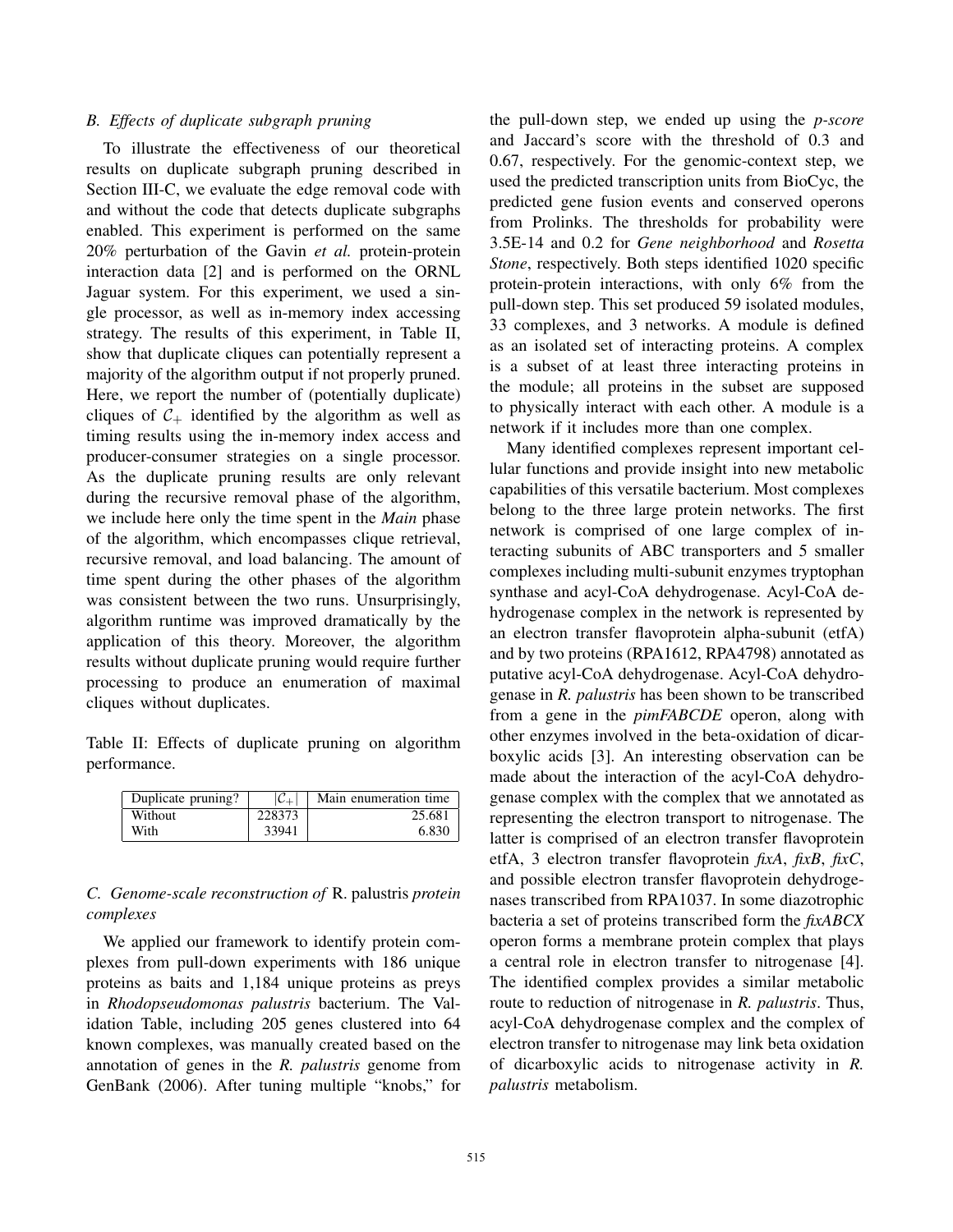The second network has 10 complexes. Two relate to fatty acid biosynthesis. Complex 1 relates to the cobalamin synthesis complex (CobB, CobD, CobO, CobQ2) through the lipoic acid synthetase (*lipA2*). The other annotated complexes in the second network include the Calvin cycle related complex (CbbA CbbF, CbbP, CbbM, CbbT1), succinyl-CoA synthetase complex (SucA, SucB, SucC, SucD, SdhA, DldH), and a chaperone complex (DnaK, DnaJ, recN and possible grpE). A centerpiece of the third network is a ribosomal complex. Four other complexes include RNA polymerase complex, two complexes of ATP synthase, ATP sulfurylase complex and cell division related complex. The individual complexes, which are not part of a network, mainly include enzymes comprising several subunits, such as NADH-ubiquinone dehydrogenase, nitrogenase, carbon-monoxide dehydrogenase, bacteriochlorophyllide reductase, and chaperonin.

### VI. CONCLUSION

In spite of low specificity of bait-prey and prey-prey interactions in pull-down data, the proposed framework captured the composition of known complexes and predicted the composition for several unknown ones. Most predicted complexes are biologically meaningful and represent a comprehensible set of cellular functions in *R. palustris*. The complexes provide insight into function of uncharacterized proteins, metabolic capabilities, and even specific mechanisms underlying these capabilities. The framework requires the enumeration of maximal cliques in protein affinity networks. The proposed parallel, scalable algorithm enables the efficient enumeration of maximal cliques in response to changes in the genome-scale network. These computational advancements allow for reconstruction of genome-scale protein interaction networks and the efficient tuning of parameters while finding the optimal networks.

#### ACKNOWLEDGMENT

The authors would like to thank the authors of the parallel maximal clique enumeration code and the developers of the biological databases that have been utilized in this study. This work was supported in part by grants DOE DE-SC0005340, DOE DE-FG02- 08ER25848, NSF IIS-0905205, NSF OCI-0724599, and NSF CCF-1029166. This research has also been supported by the "Ultrascale Computational Modeling of Phenotype-Specific Metabolic Processes in Microbial Communities" project from the U.S. Department of Energy, Office of Science. Oak Ridge National Laboratory is managed by UT-Battelle for the LLC U.S. D.O.E. under contract no. DEAC05-00OR22725.

#### **REFERENCES**

- [1] C. Bron and J. Kerbosch, "Algorithm 457: finding all cliques of an undirected graph," *Commun. ACM*, vol. 16, pp. 575-577, 1973.
- [2] Gavin, A.C., *et. al.*, "Proteome survey reveals modularity of the yeast cell machinery," *Nature*, vol. 440, pp. 631-636, 2006.
- [3] F. H. Harrison and C. S. Harwood, "The pimFABCDE operon from Rhodopseudomonas palustris mediates dicarboxylic acid degradation and participates in anaerobic benzoate degradation," *Microbiology*, vol. 151, pp. 727-736, 2005.
- [4] T. Edgren and S. Nordlund, "The fixABCX genes in Rhodospirillum rubrum encode a putative membrane complex participating in electron transfer to nitrogenase," *J Bact.*, vol. 186, pp. 2052-2060, 2004.
- [5] T. W. Morris, K. E. Reed, and J. E. Cronan, "Lipoic acid metabolism in Escherichia coli: the lplA and lipB genes define redundant pathways for ligation of lipoyl groups to apoprotein," *J Bact.*, vol. 177, pp. 1-10, 1995.
- [6] D. W. Bollivar, T. Elliott, and S. I. Beale, "Anaerobic protoporphyrin biosynthesis does not require incorporation of methyl groups from methionine," *J Bact.*, vol. 177, pp. 5778-83, 1995.
- [7] C. von Mering, R. Krause, B. Snel, M. Cornell, *et al.*, "Comparative assessment of largescale data sets of protein-protein interactions," *Nature*, vol. 417, pp. 399-403, 2002.
- [8] B. A. Shoemaker and A.R. Panchenko, "Deciphering protein-protein interactions," *PLoS Comput Biol*, vol. 3, p. e43, 2007.
- [9] K. Venkateswaran, *et al.*, "Polyphasic taxonomy of the genus Shewanella and description of Shewanella oneidensis sp.," *International Journal of Systematic and Evolutionary Microbiology*, vol. 49, pp. 705-724, 1999.